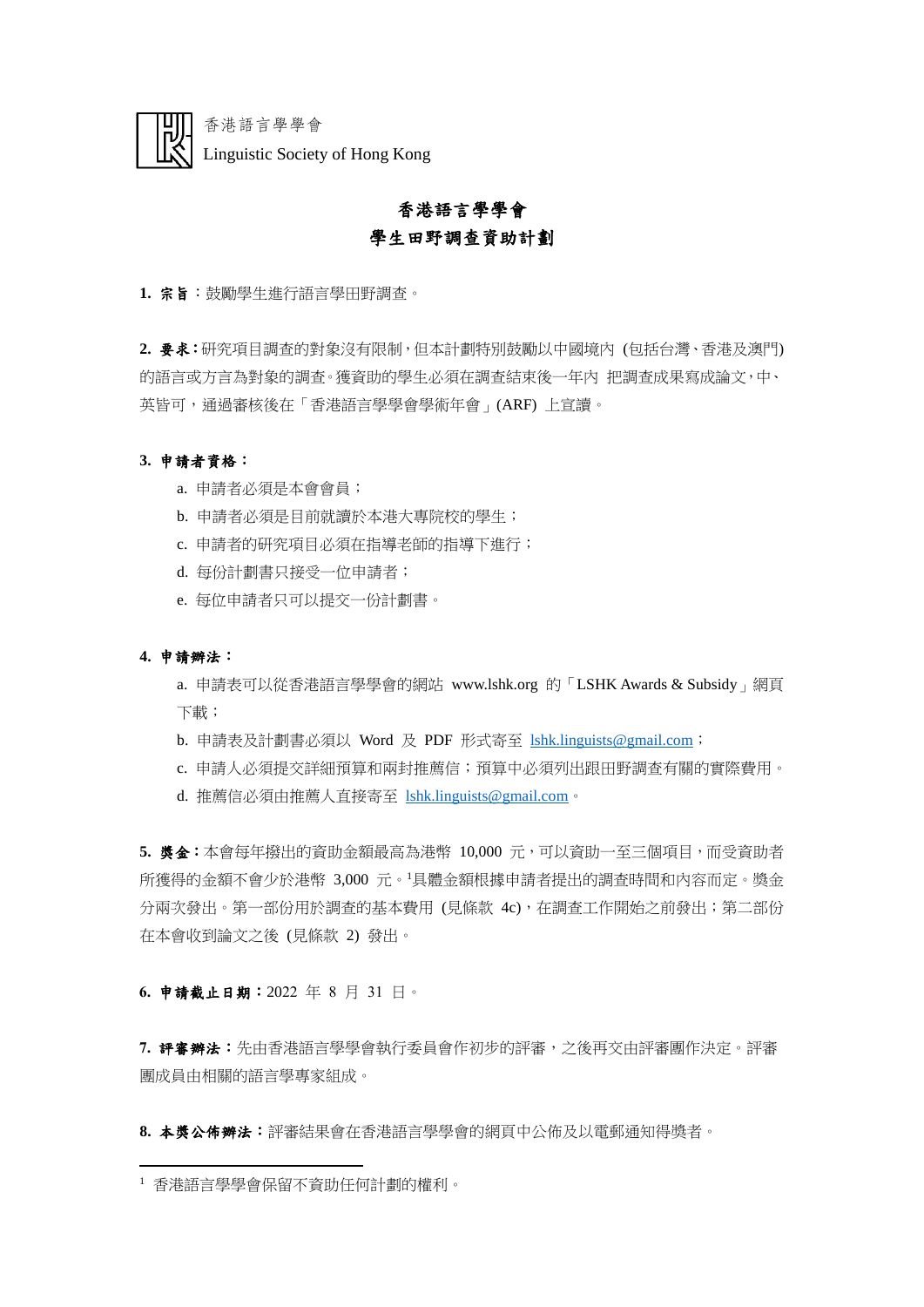

香港語言學學會 Linguistic Society of Hong Kong

# **Linguistic Society of Hong Kong LSHK Student Fieldwork Subsidy**

**1. Objective:** To encourage students to carry out field investigations on linguistics.

**2. Requirements:** There is no special requirement on the target language to be investigated, but investigation of languages and dialects in China (including Taiwan, Hong Kong and Macau) is particularly encouraged. The recipient of the Subsidy must produce an article on the investigation within 12 months of its completion, in Chinese or in English, and submit it to LSHK. He or she must also submit an abstract based on the investigation to the Annual Research Forum of LSHK for presentation.

### **3. Qualification of the applicant:**

- a. The applicant must be a member of LSHK;
- b. The applicant must be a current student of a local tertiary institution;
- c. The applicant must work under the supervision of his/her supervisor;
- d. Each application only allows one applicant;
- e. Each applicant can submit only one application.

### **4. Application procedure:**

- a. Application must submit an application which can be downloaded from the LSHK website (www.lshk.org) (under the subpage of 'LSHK Awards and Subsidy');
- b. The proposal and the completed application form must be submitted and sent in both .doc and .pdf formats to the following address: [lshk.linguists@gmail.com;](mailto:lshk.linguists@gmail.com)
- c. The application must be accompanied by 2 letters of recommendation and a detailed budget, which must list all items of anticipated expenses relevant to the field investigation;
- d. The letters of recommendation must be sent by the referees directly t[o lshk.linguists@gmail.com.](mailto:lshk.linguists@gmail.com)

**5. Award amount:** The maximum amount of the Subsidy is HKD 10,000 per year. There may be from 1-3 recipients. Each recipient will receive not less than HKD 3,000.<sup>2</sup> The amount of the Subsidy depends on the length and quality of the proposed field investigation, and will be paid in 2 installments: a field advance to cover legitimate expenses as described in (4c) and a final award payment upon receipt of the article as specified in (2).

<sup>&</sup>lt;sup>2</sup> LSHK reserves the right to make the final decision and may also recommend that no applicants be selected as awardees.